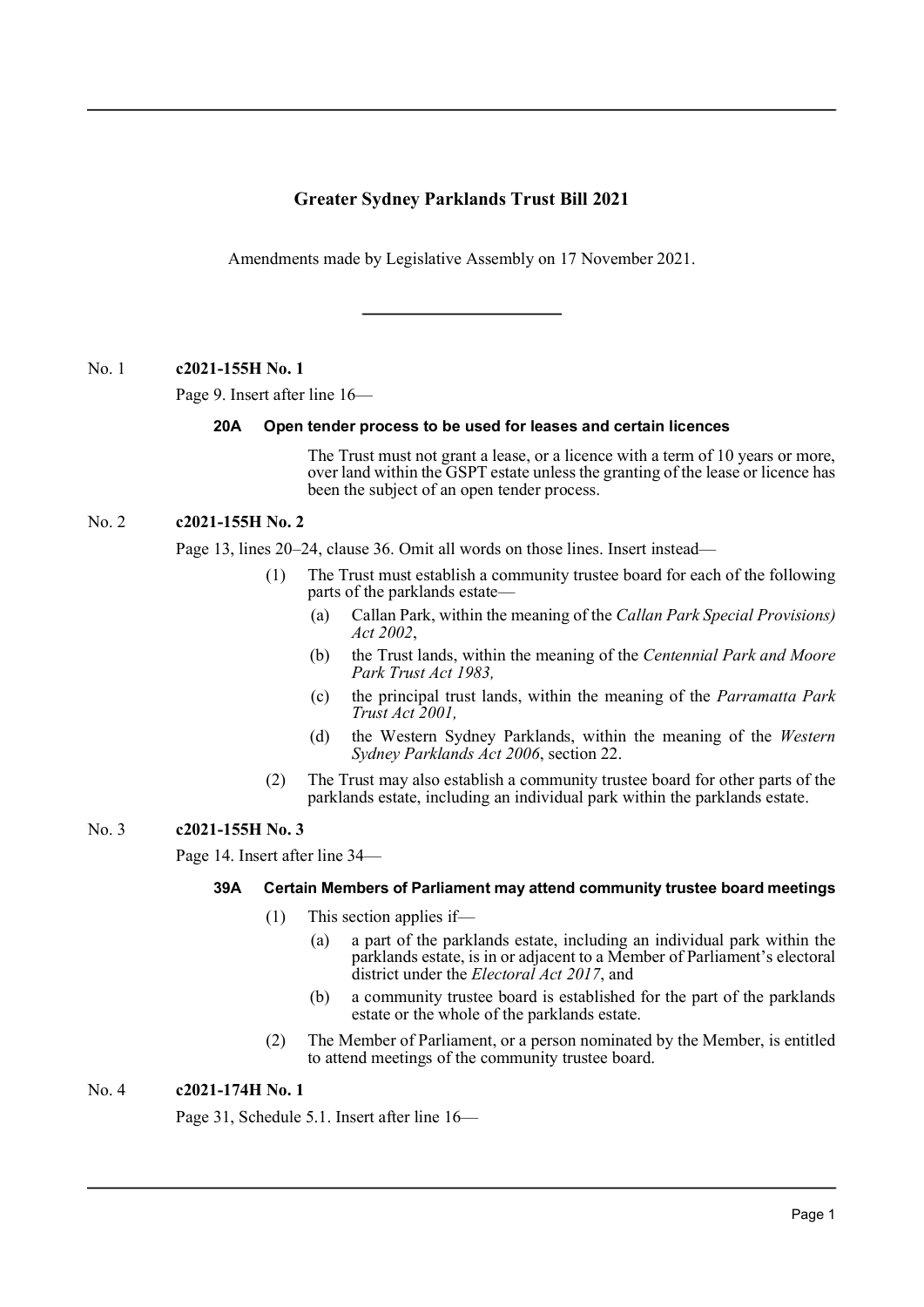### **[2A] Section 6 Leases, licences and management agreements**

Omit "renewal of the lease or licence, must not exceed 10 years." from section 6(2). Insert instead—

renewal of the lease or licence, must not exceed—

- (a) for relevant premises—50 years, and
- (b) otherwise—10 years.

# **[2B] Section 6(3)**

Insert "(b)" after "subsection (2)".

# **[2C] Section 6(5A)**

Insert after section 6(5)—

(5A) To avoid doubt, a lease, licence or contract under this section may be granted or entered into for the purposes of an arts or cultural event, including on a commercial basis.

**Example—** a lease granted for a music festival to be held within Callan Park

# **[2D] Section 6(9)**

Insert after section 6(8)—

(9) In this section—

*relevant premises* means the following—

- (a) Kirkbride,
- (b) Broughton Hall,
- (c) the Convalescent Cottages.

# No. 5 **c2021-174H No. 2**

Pages 31 and 32, Schedule 5.1[3], lines 17–41 on page 31 and lines 1–36 on page 32. Omit all words on those lines.

# No. 6 **c2021-155H No. 4**

Page 32, Schedule 5.1[3]. Insert after line 36—

# **6C Open tender process to be used for leases and certain licences**

The Trust must not grant a lease, or a licence with a term of 10 years or more, over Callan Park unless the granting of the lease or licence has been the subject of an open tender process.

# No. 7 **c2021-174H No. 3**

Page 32, Schedule 5.1[4], line 38. Omit "and (2)".

# No. 8 **c2021-174H No. 4**

Page 32, Schedule 5.1[5], proposed section 7(3), line 42. Insert "on a not-for-profit basis" after "purposes".

# No. 9 **c2021-174H No. 5**

Page 33, Schedule 5.1[5], proposed section 7(3). Insert after line 3—

**Note—** Development may be carried out for a purpose referred to in this subsection only on a not-for-profit basis and not on a commercial basis.

# No. 10 **c2021-174H No. 6**

Page 33, Schedule 5.1[6], proposed section 7(5A), line 13. Insert "or safety" after "accessibility".